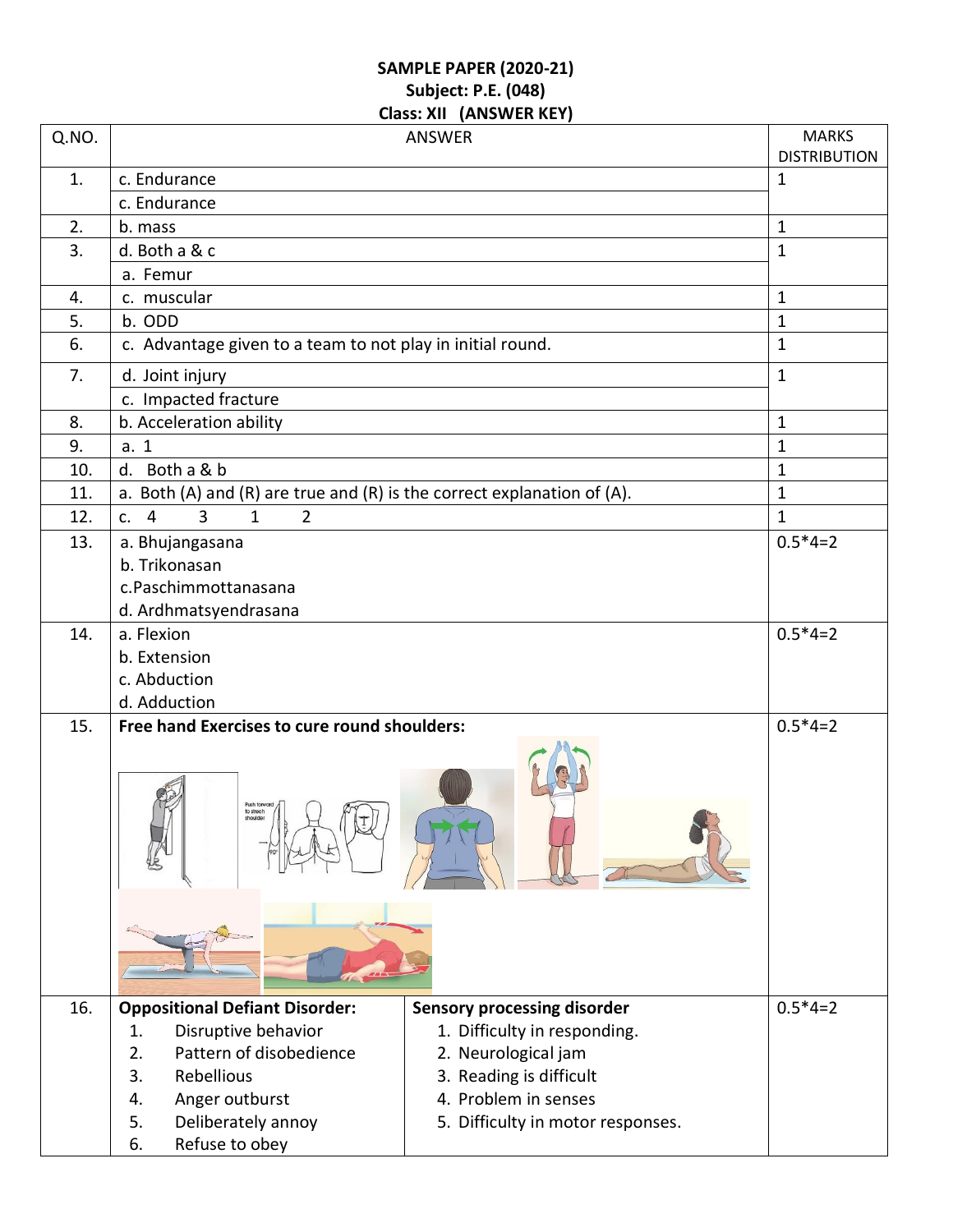|     | <b>Attention deficit hyperactivity</b>                                                                                                |                         | Autism spectrum disorder. |                                                                                             |           |  |  |  |
|-----|---------------------------------------------------------------------------------------------------------------------------------------|-------------------------|---------------------------|---------------------------------------------------------------------------------------------|-----------|--|--|--|
|     | disorder                                                                                                                              |                         | 1.avoid eye contact       |                                                                                             |           |  |  |  |
|     | 1. Anxiety attack                                                                                                                     |                         | 2. Prefer to remain alone |                                                                                             |           |  |  |  |
|     | 2. Impulsive                                                                                                                          |                         | 3.can't express felling   |                                                                                             |           |  |  |  |
|     | 3. Mood swing                                                                                                                         |                         | 4.repetive behavior       |                                                                                             |           |  |  |  |
|     | 4. Easily distracted                                                                                                                  |                         |                           |                                                                                             |           |  |  |  |
|     | 5. Talk excessively                                                                                                                   |                         |                           |                                                                                             |           |  |  |  |
| 17. | <b>b.</b> normal weight                                                                                                               |                         |                           |                                                                                             | $1+1+1=3$ |  |  |  |
|     | d.                                                                                                                                    |                         |                           |                                                                                             |           |  |  |  |
|     |                                                                                                                                       |                         |                           |                                                                                             |           |  |  |  |
|     | b.                                                                                                                                    |                         |                           |                                                                                             |           |  |  |  |
| 18. | c. Vajrasana                                                                                                                          |                         |                           |                                                                                             | $1+1+1=3$ |  |  |  |
|     | c. > 30                                                                                                                               |                         |                           |                                                                                             |           |  |  |  |
|     | b. Walk on outer edge of foot                                                                                                         |                         |                           |                                                                                             |           |  |  |  |
| 19. | <b>Micro minerals:</b>                                                                                                                |                         | $1+1+1=3$                 |                                                                                             |           |  |  |  |
|     | 1 Iodine: harmones, growth, giotre, mental retardation (sea foods, salt, fish)                                                        |                         |                           |                                                                                             |           |  |  |  |
|     | 2.Iron:Anemia, (liver, dry fruits, banana)                                                                                            |                         |                           |                                                                                             |           |  |  |  |
|     | 3. Chromium: Insuline, diabeties (soyabean, black gram, barley)                                                                       |                         |                           |                                                                                             |           |  |  |  |
|     | 4. Copper: hemoglobin (egg, pulses, green veg.)                                                                                       |                         |                           |                                                                                             |           |  |  |  |
|     | <b>Fat soluble vitamins:</b>                                                                                                          |                         |                           |                                                                                             |           |  |  |  |
|     | 1. Vit A: Night blindness, Xerophthalmia                                                                                              |                         |                           |                                                                                             |           |  |  |  |
|     | (papaya, spinach, milk, curd, carrot)                                                                                                 |                         |                           |                                                                                             |           |  |  |  |
|     | 2. Vit D:Teeth, bones, calcium                                                                                                        |                         |                           |                                                                                             |           |  |  |  |
|     | (sunlight, milk, egg yolk)                                                                                                            |                         |                           |                                                                                             |           |  |  |  |
|     | 3. Vit E: Fertility, Adreline gland, skin                                                                                             |                         |                           |                                                                                             |           |  |  |  |
|     | (fresh fruits, butter, cotton seeds)                                                                                                  |                         |                           |                                                                                             |           |  |  |  |
|     |                                                                                                                                       |                         |                           |                                                                                             |           |  |  |  |
| 20. | 4. Vit K: Clotting of blood, anemia (cauliflower, cabbage, spinach)<br><b>Bone injuries</b><br>Joint injuries<br><b>Common sports</b> |                         |                           | $1+1+1=3$                                                                                   |           |  |  |  |
|     | injuries                                                                                                                              | a) simple fracture      |                           | a) shoulder dislocation                                                                     |           |  |  |  |
|     | Soft tissue injuries                                                                                                                  | b) complicated fracture |                           | b)hip dislocation                                                                           |           |  |  |  |
|     | Contusion<br>a)                                                                                                                       | c) impacted fracture    |                           | c) lower jaw dislocation                                                                    |           |  |  |  |
|     | <b>Bruises</b><br>b)                                                                                                                  | d) green stick fracture |                           |                                                                                             |           |  |  |  |
|     | Sprain<br>c)                                                                                                                          | e) compound fracture    |                           |                                                                                             |           |  |  |  |
|     | d)<br>Strain                                                                                                                          |                         | f) comminuted fracture    |                                                                                             |           |  |  |  |
|     | Abrasion<br>e)                                                                                                                        |                         |                           |                                                                                             |           |  |  |  |
| 21. |                                                                                                                                       |                         |                           | 1. Rockport Walk Test (One Mile Test) The formula used to calculate VO <sub>2</sub> max is: | $1+1+1=3$ |  |  |  |
|     |                                                                                                                                       |                         |                           |                                                                                             |           |  |  |  |
|     |                                                                                                                                       |                         |                           | 132.853-(0.0769×weight)-(0.3877×age)+(6.315xgender)-(3.2649×time)-(0.1565×                  |           |  |  |  |
|     | Heart Rate)                                                                                                                           |                         |                           |                                                                                             |           |  |  |  |
|     | 2. Harvard Step Test                                                                                                                  |                         |                           |                                                                                             |           |  |  |  |
|     |                                                                                                                                       |                         |                           | The Harvard Step test is a test of aerobic fitness, developed by Brouha and his associates  |           |  |  |  |
|     | (1943) in the Harvard Fatigue Laboratories during WWII for college students. It was a very                                            |                         |                           |                                                                                             |           |  |  |  |
|     | simple and promising field test for measuring cardiovascular endurance of human                                                       |                         |                           |                                                                                             |           |  |  |  |
|     | beings by using easily available and inexpensive equipment.                                                                           |                         |                           |                                                                                             |           |  |  |  |
|     | Fitness Index (short form) = $100*$ test duration(seconds)/5.5 $*$ pulse count (1-1.5min)                                             |                         |                           |                                                                                             |           |  |  |  |
|     | Fitness Index (long form)- $(100 \times \text{test duration in seconds})/(2 \times \text{Sum of hearts beats})$                       |                         |                           |                                                                                             |           |  |  |  |
|     | in Pulse $1, 2$ and $3)$                                                                                                              |                         |                           |                                                                                             |           |  |  |  |
|     | Ans=65.2                                                                                                                              |                         |                           |                                                                                             |           |  |  |  |
|     |                                                                                                                                       |                         |                           |                                                                                             |           |  |  |  |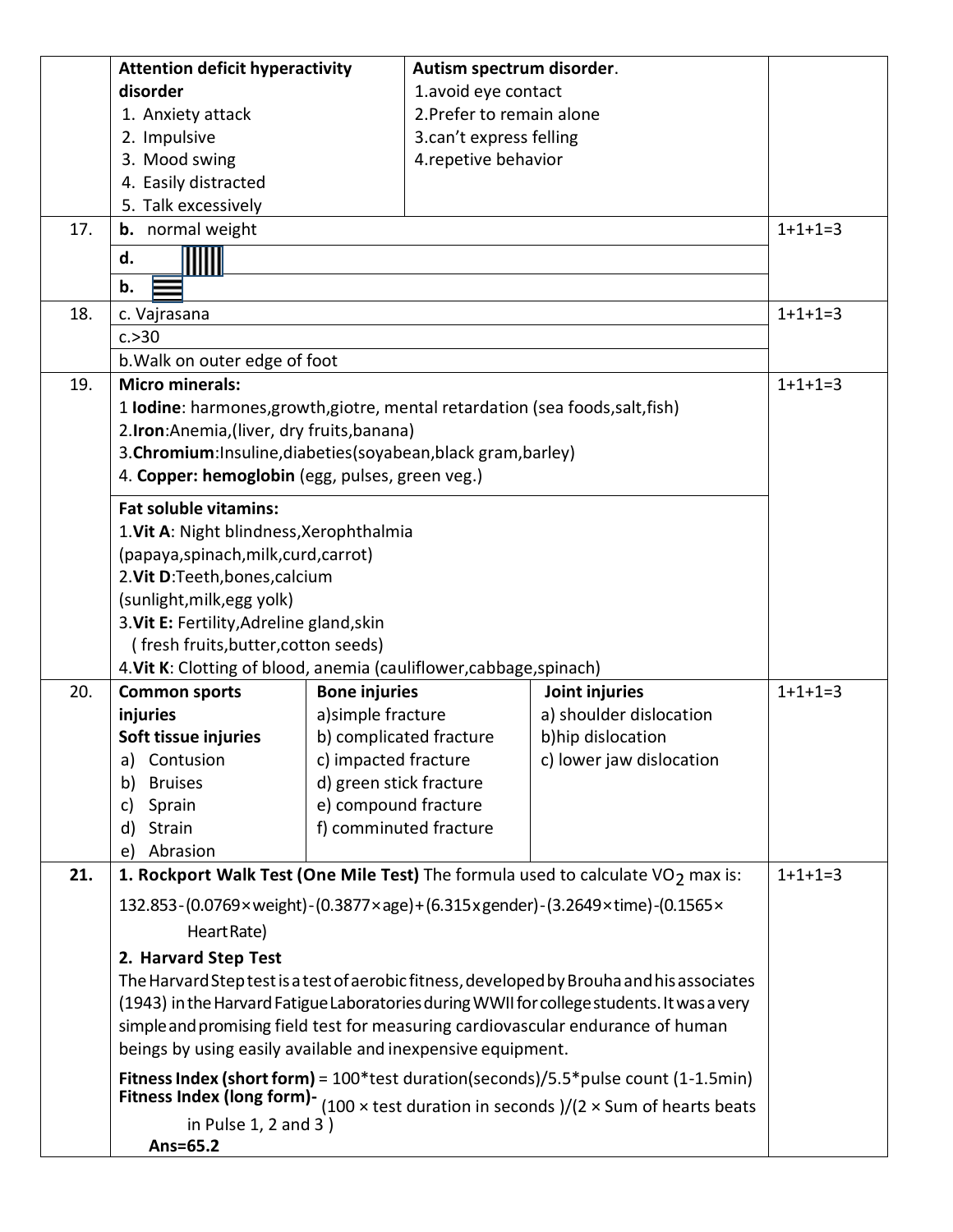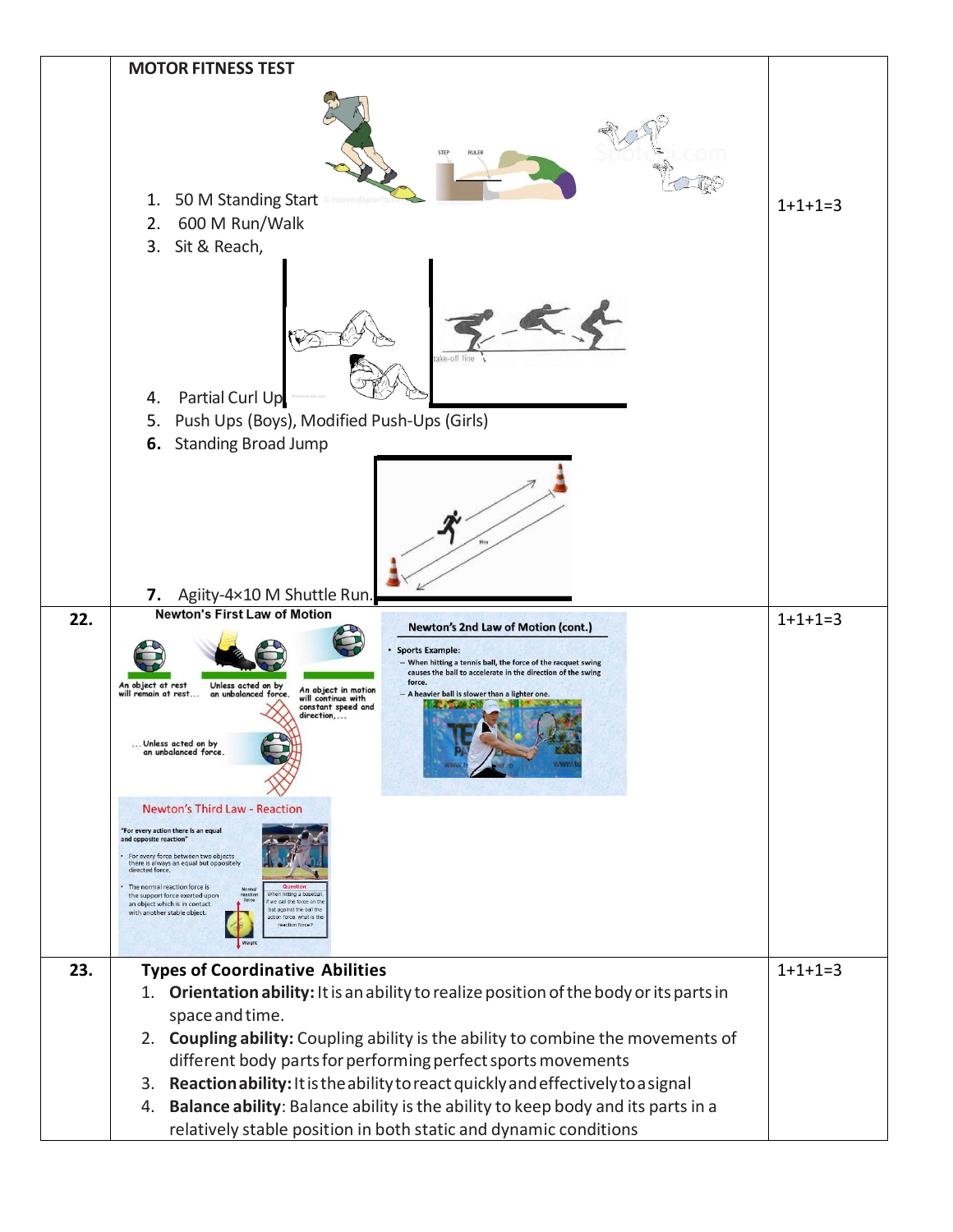|     | 5. Rhythmability It is the ability to understand the rhythm of movement and to do        |                                |                            |  |  |  |
|-----|------------------------------------------------------------------------------------------|--------------------------------|----------------------------|--|--|--|
|     | the movement with the required rhythm                                                    |                                |                            |  |  |  |
|     | 6. Adaptation ability: It is the ability to adjust or bring about an effective change in |                                |                            |  |  |  |
|     | the movement on the basis of changes or anticipated changes in the situation             |                                |                            |  |  |  |
|     | 7. Differentiation ability: The ability to attain a high degree of accuracy and          |                                |                            |  |  |  |
|     | economy of separate body movements and movement phases                                   |                                |                            |  |  |  |
| 24. | Stratergies to make physical activities accessible for CWSN:                             |                                |                            |  |  |  |
|     | 1. Medical check up                                                                      |                                |                            |  |  |  |
|     | 2. Interest of child to be considered                                                    |                                |                            |  |  |  |
|     | 3. Modified Equipment to be used                                                         |                                |                            |  |  |  |
|     | Provide specific environment<br>4.                                                       |                                |                            |  |  |  |
|     | 5. Variety of instruction                                                                |                                |                            |  |  |  |
|     | Modified rules<br>6.                                                                     |                                |                            |  |  |  |
|     | 7. Previous knowledge to be considered.                                                  |                                |                            |  |  |  |
| 25. | Number of team -11                                                                       |                                |                            |  |  |  |
|     | No of Bye= $2^n$ - No of team                                                            |                                |                            |  |  |  |
|     | $= 24 - 11$                                                                              |                                |                            |  |  |  |
|     | $= 16 - 11$                                                                              |                                |                            |  |  |  |
|     | $= 5$                                                                                    |                                |                            |  |  |  |
|     | 1. First Bye is given to last team of lower half.                                        |                                |                            |  |  |  |
|     | Second bye is given to first team of upper half<br>2.                                    |                                |                            |  |  |  |
|     | Third bye is given to first team of lower half<br>3.                                     |                                |                            |  |  |  |
|     | Fourth bye is given to last team of upper half<br>4.                                     |                                |                            |  |  |  |
| 26. | "Drive to strive"<br>Motivation                                                          |                                |                            |  |  |  |
|     | 1. Intrinsic motivation:                                                                 |                                |                            |  |  |  |
|     | a. learning                                                                              |                                |                            |  |  |  |
|     | b. Social contact                                                                        |                                |                            |  |  |  |
|     | c. Curiosity                                                                             |                                |                            |  |  |  |
|     | d. Respect                                                                               |                                |                            |  |  |  |
|     | 2. Extrinsic motivation:                                                                 |                                |                            |  |  |  |
|     | a) Salary                                                                                |                                |                            |  |  |  |
|     | Perks<br>b)                                                                              |                                |                            |  |  |  |
|     | Promotion<br>c)                                                                          |                                |                            |  |  |  |
|     | punishment<br>d)                                                                         |                                |                            |  |  |  |
|     | <b>Hostile Agression:</b>                                                                | <b>Instrumental Aggression</b> | <b>Assertive Behaviour</b> |  |  |  |
|     | (Reactive aggression)                                                                    | (channelled aggression)        | 1. Legitimate force        |  |  |  |
|     | 1. To cause harm                                                                         | 1. To win comp.                | 2. Psychological           |  |  |  |
|     | discomfort<br>2. Physical or<br>2. Without actual anger                                  |                                |                            |  |  |  |
|     | psychological                                                                            |                                |                            |  |  |  |
|     | 3. Eg: Delibrate bouncer                                                                 |                                |                            |  |  |  |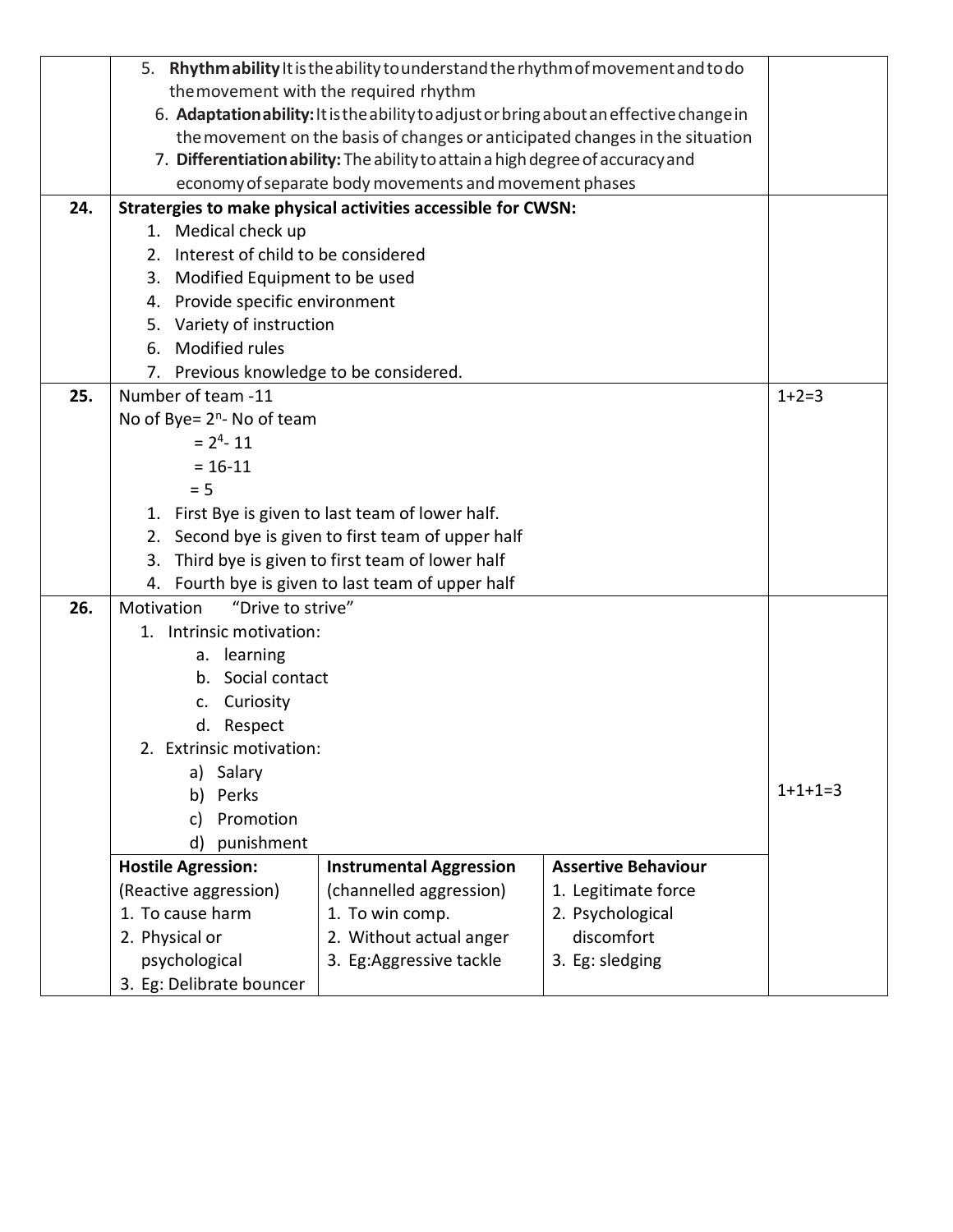